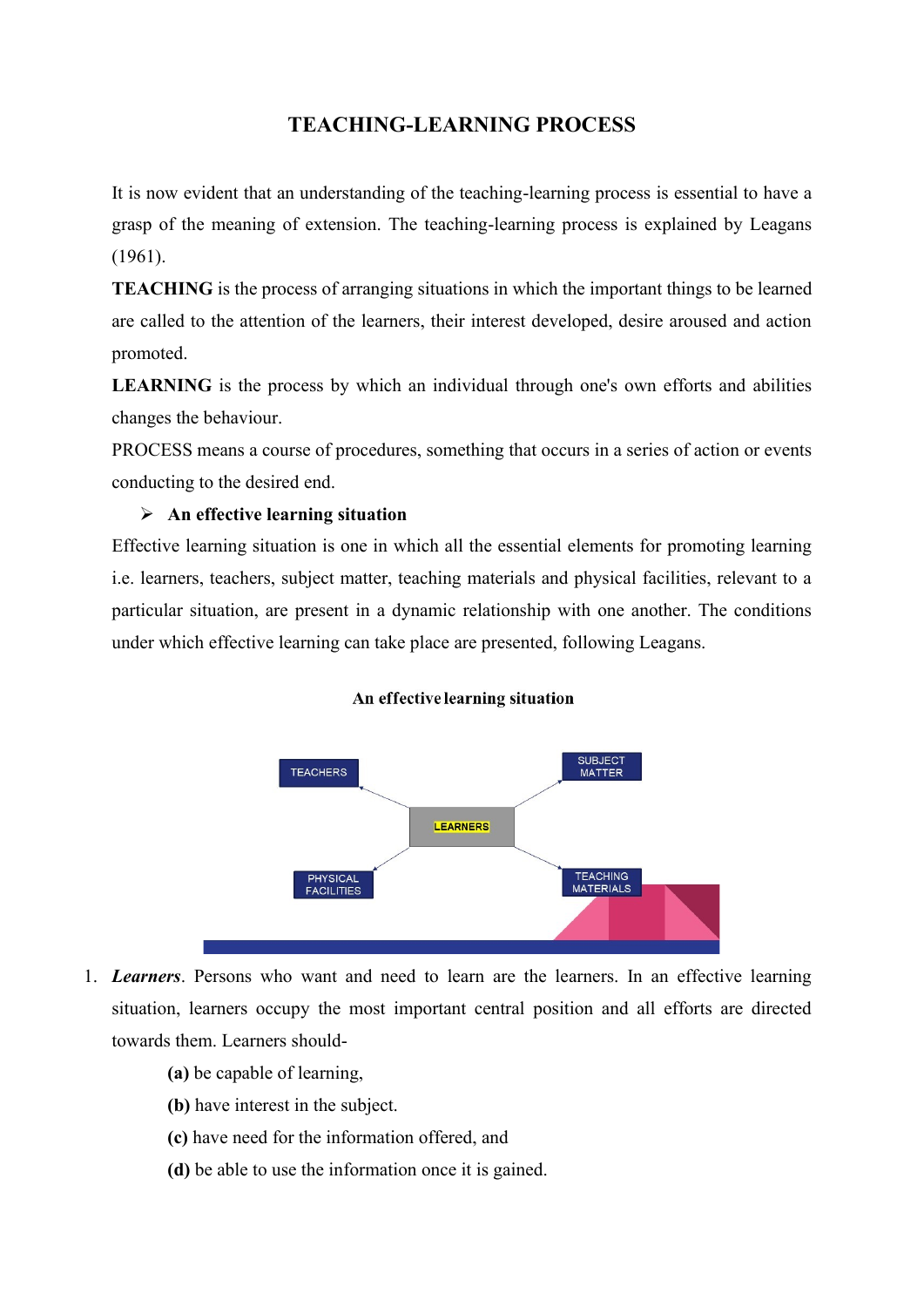In the present context, the fish farmers, farm women and rural youth comprise the learners. To explain the learning situation, we take an example in which fish farmers who need to increase fish production are the learners.

2. *Teachers.* They are the extension agents who impart training and motivate the learners. They not only know what to teach, but also know how to teach. The teachers should

**(a)** have clear-cut and purposeful teaching objectives,

**(b)** know the subject matter and have it well organized

**(c)** be enthusiastic and interested about the learner and the subject matter,

**(d)** be able to communicate and skilful in using teaching aids, and

**(e)** be able to encourage participation of the people.

3. *Subject Matter.* It is the content or topic of teaching that is useful to the learners The subject matter should be

**(a)** pertinent to learner' needs.

**(b)** applicable to their real-life situations,

**(c)** well organized and presented logically and clearly.

**(d)** consistent with the overall objectives.

Here, the subject matter is increasing fish production.

4. *Teaching Materials.* These are appropriate instructional materials, equipment and aids. The teaching materials should be:

**(a)** suitable to the subject matter and physical situation,

**(b)** adequate in quantity and available in time,

**(c)** skilfully used

In the present example, the teaching materials may be improved breeds of fish and improved feed suitable for good growth, appropriate medicines, audio-visual aids relevant to the topic etc.

5. *Physical Facilities.* It means an appropriate physical environment in which teaching learning can take place. The physical facilities should be

**(a)** compatible with the objective,

**(b)** representative of the area and situation, and

**(c)** adequate and easily accessible

➢ **Criteria for effective extension teaching**

**1.** *Extension teaching requires specific and clearly defined teaching objectives.* Teaching must be clearly conceived and specifically designed. There must be clear-cut conception about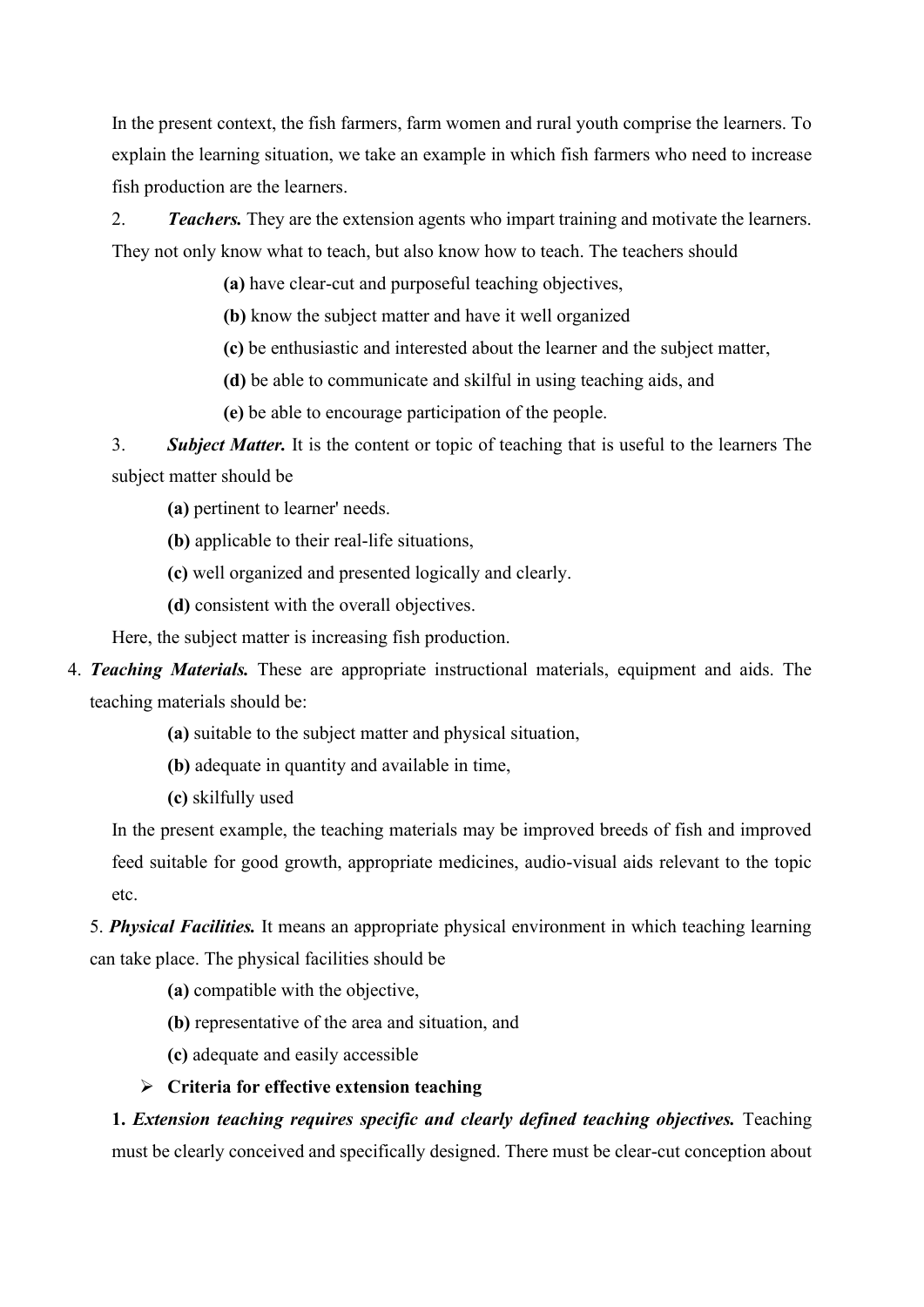the end product, i.e. what is going to be achieved. In deciding on the objectives of teaching, the following aspects are to be considered:

i. people to be taught.

ii. behavioural changes to be developed in people,

ii. content or subject matter to bring the desired change in behaviour, and

iv. the real-life situation in which the action is going to take place.

**2.** *Extension teaching requires a suitable learning situation.* The learning situation consists of the following five interrelated elements- **i)** Instructor (extension agent), **ii)** Learners (farmers. farm women, rural youth etc.), **iii)** Subject matter say farm pond), **iv)** Teaching materials (seeds. plants, audio-visual aids etc.) and **v)** Physical facilities (suitable land, facilities for conducting demonstration, training etc.).

**3.** *Extension teaching requires effective communication*. Communication involves the transfer of knowledge from a source to one or more receivers. Extension teaching, to be effective, must take into consideration proper functioning of the elements of communication communicator, message, channel, treatment, audience and audience response. Effective communication can motivate people to act.

**4.** *Extension teaching requires both content and method*. **Content means what to teach**, the subject matter. **Method means how to teach,** the delivery system. The content should be relevant to the audience. Appropriate teaching methods and aids are to be selected and combined according to needs of the situation.

**5.** *Extension teaching must result in effective learning.* The meaning of what is taught should be understood and internalized by the learners. This usually requires a combination of teaching methods and aids relevant to a particular situation. An effective learning situation is one which results in a maximum number of desirable changes in the behaviour of the learners.

**6.** *Extension teaching must accomplish certain kinds of educational changes in relation to the subject matter taught.* Desirable changes in the knowledge, skill, attitude, understanding, goal action and confidence of the people are to be achieved in relation to the topic being taught.

**7.** *Extension teaching requires careful evaluation of results.* Whether the teaching has been able to attain the objectives set forth i.e. desirable changes in behaviour of the people have taken place, have to be assessed or evaluated. Steps are to be taken to meet deficiencies identified in the process.

#### ➢ **Criteria for effective learning**

The basic purpose of education is to transform human activity to more productive effective purposes. Learning involves acquisition of knowledge, skill, attitude etc.; retention to stop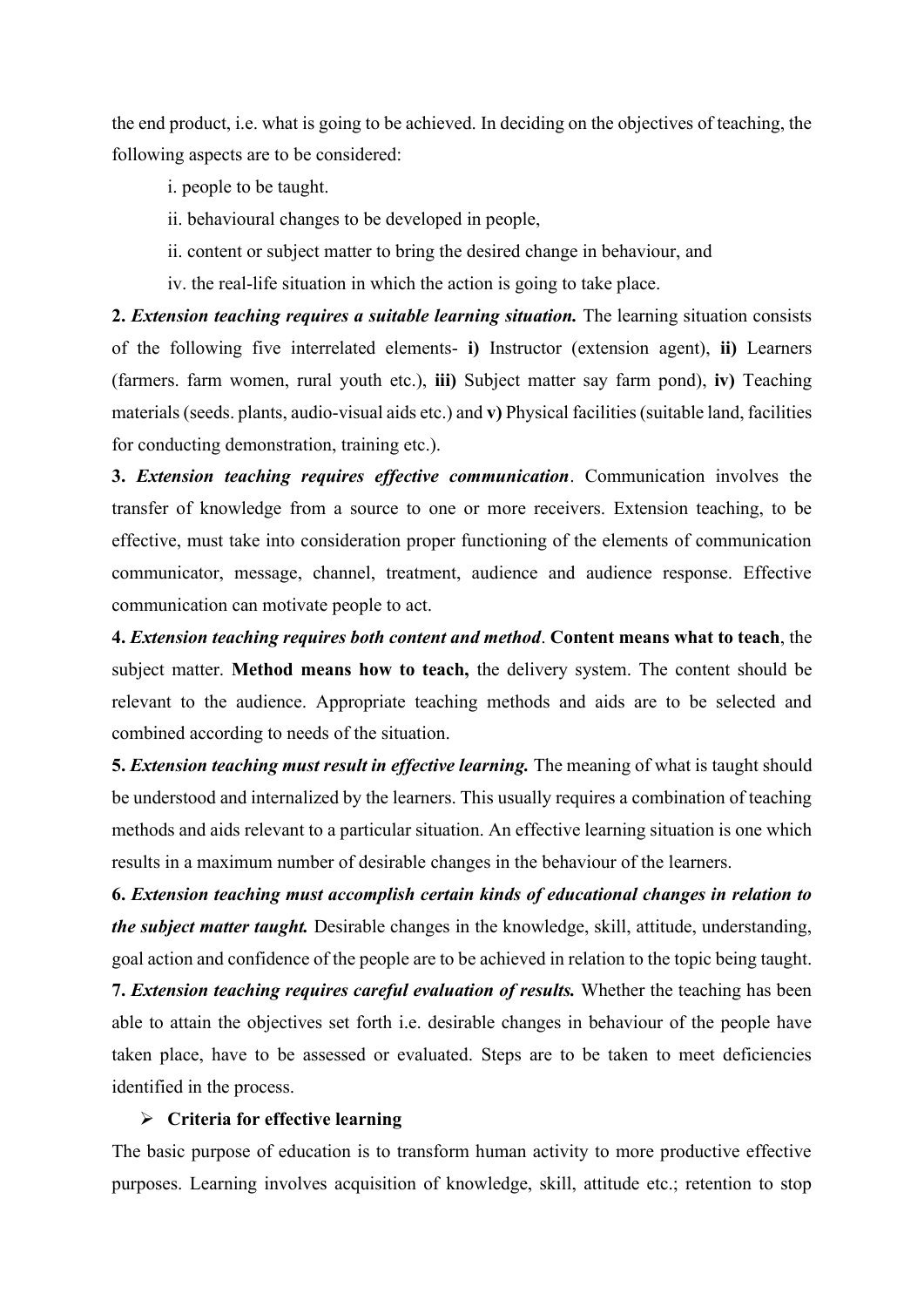reversion: and transfer, to use it in real life situations. Learning to be effective, should have the following:

- 1. *Learning should be purposeful*. The learning must make sense and be useful to the learners. Objectives must be clear and meaningful to the learners. What is to be learnt must be important to, and wanted by, a relatively large number of participants in the group, and must be attainable
	- **(a)** through the educational process,
	- **(c)** within the physical and economic resources of the participants, and
	- **(d)** within the social condition and learning ability of the participants.

2. *Learning should involve appropriate activity by the learners that engages the maximum number of senses.* Messages reach the human mind through five senses, namely, seeing, hearing, feeling, tasting and smelling. In extension, most of the messages to be learnt reach the mind through seeing, hearing and doing. Learning should be experience centered i.e. farmers should primarily learn by doing, in addition to seeing and hearing.

3. *Learning must be problem solving and satisfying.* Abilities acquired through learning should help the farmer to solve the problems, to overcome the difficulties and gradually lead to a more satisfying life.

4. *Learning must result in functional understanding.* Mere acquisition of knowledge Is not enough, it must be understood and applied in real life situations.

# ➢ **LEARNING EXPERIENCE**

It is the mental and physical reaction one makes through seeing, hearing or doing the things to be learned through which one gains the meaning and the understanding of the subject matter to be learned.

# *Characteristics of Effective Learning Experience*

**1.** An effective learning experience should contribute towards the achievement of the objectives.

**2.** It should lead to the development of the significant content.

**3.** It should contribute towards the interest in and desire for more or better learning.

# ➢ **THEORIES OF LEARNING**

#### **Trial and Error Theory or Connectionism Theory**

The first miniature Trial and Error learning system of the method was provided by Thorndike's research on Animal Intelligence in 1898. This is also known as *Connectionism***.** This theory was put forward by an American psychologist, E.L. Thorndike. According to him, learning is the formation and strengthening of natural connections between situations and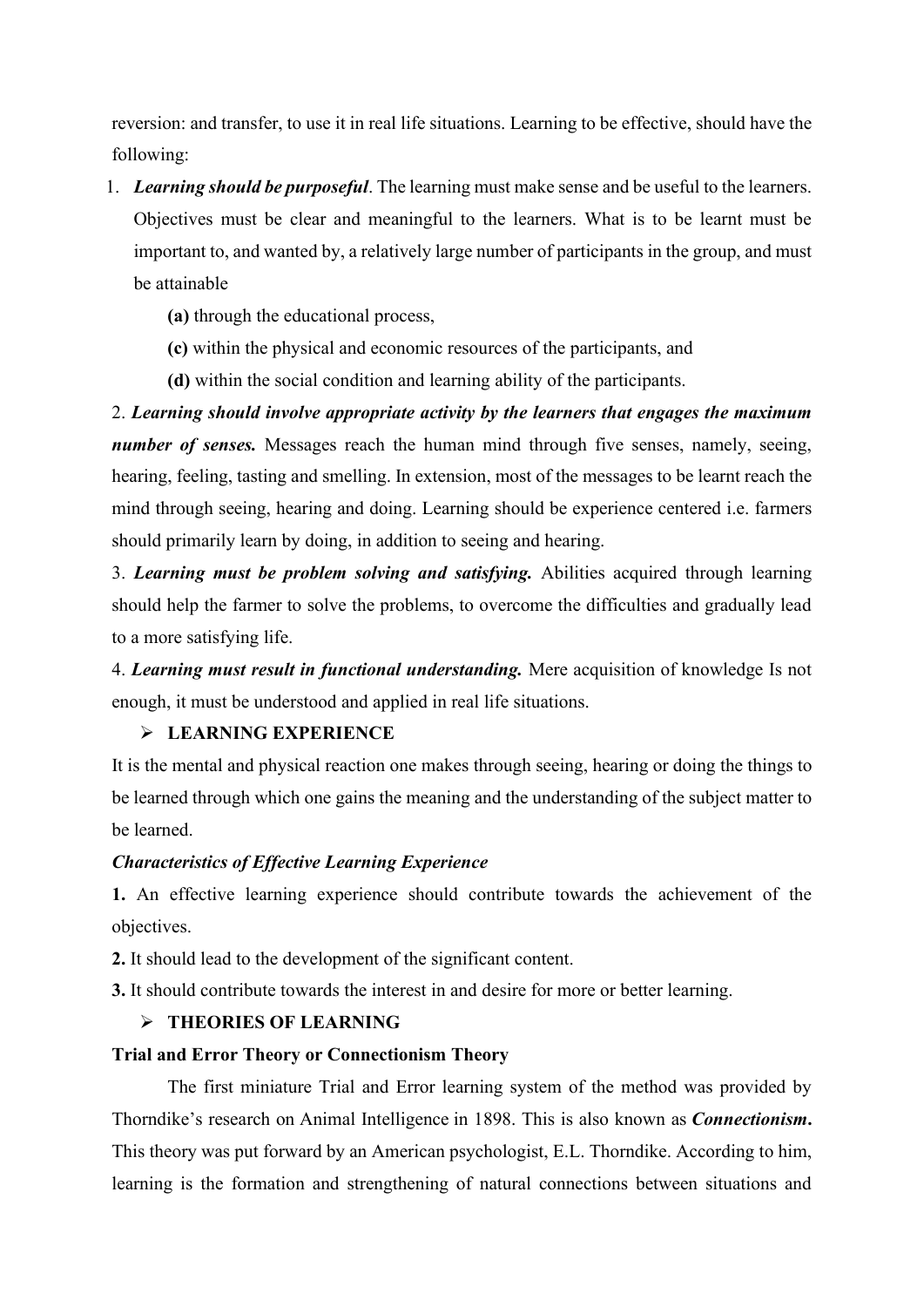responses. These connections are formed through trial and error. This means that we learn by making trials, making errors or mistakes during the trials and making further trials, eliminating the wrong responses. Thus, learning takes place gradually by the process of trial and error. For example, one learns typing after a good amount of trial and error. Similar is the case with any other type of learning.

Thorndike placed a hungry cat inside a puzzle box, and a plate of fish was kept outside the box. It was impossible for the cat to get to the plate, unless it could open the door and get out. Thorndike had arranged the puzzle box such that, the cat either had to pull a loop or press a lever in order to open the door.

Initially, the cat moved randomly inside the box; biting and clawing at the bars, thrusting its paws and trying to squeeze out of the box. After several minutes of trying these ineffective responses, the cat accidentally pulled the loop. Having hit the correct response, the cat managed to get out and it was awarded with a small piece of fish.

The cat was placed inside the box again. This time around, the cat took less time to pull the loop. The exercise was continued repeatedly. It was seen that as the number of trials increased, the time taken to pull the loop decreased. As the response latency decreased, the cat finally learned the trick; it then pulled the loop as soon as it was put in the box and managed to get out.

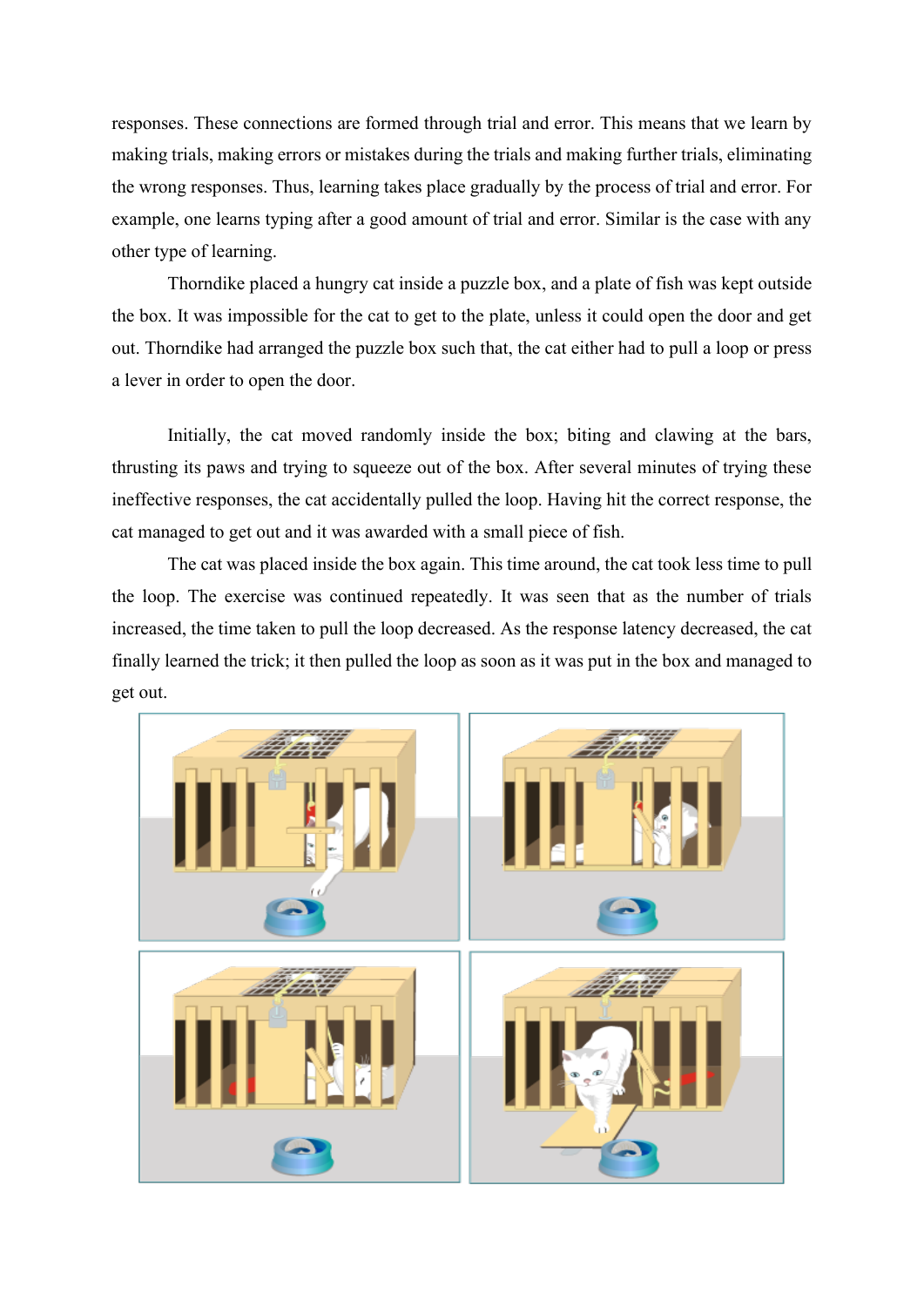#### **Conditioned Response Theory OR Classical conditioned Theory**

Conditioning means modification of the natural response. Natural stimulus results in natural response. According to the conditioned response, natural stimulus is substituted by an artificial stimulus. In this way, a new connection between artificial stimulus and natural response is created. In this way conditioning takes place.

The Theory of Conditioned Response Learning was given by Pavlov, a Russian doctor and psychologist.

In the early part of the 20th century, Russian physiologist Ivan Pavlov (1849–1936) was studying the digestive system of dogs when he noticed an interesting behavioral phenomenon: The dogs began to salivate when the lab technicians who normally fed them entered the room, even though the dogs had not yet received any food. Pavlov realized that the dogs were salivating because they knew that they were about to be fed; the dogs had begun to associate the arrival of the technicians with the food that soon followed their appearance in the room.

With his team of researchers, Pavlov began studying this process in more detail. He conducted a series of experiments in which, over a number of trials, dogs were exposed to a sound immediately before receiving food. He systematically controlled the onset of the sound and the timing of the delivery of the food, and recorded the amount of the dogs' salivation. Initially the dogs salivated only when they saw or smelled the food, but after several pairings of the sound and the food, the dogs began to salivate as soon as they heard the sound. The animals had learned to associate the sound with the food that followed.

The **unconditioned stimulus (US)** is *something (such as food) that triggers a natural occurring response*, and the **unconditioned response (UR)** is *the naturally occurring response (such as salivation) that follows the unconditioned stimulus*. The **conditioned stimulus (CS)** is *a neutral stimulus that, after being repeatedly presented prior to the unconditioned stimulus, evokes a similar response as the unconditioned stimulus*.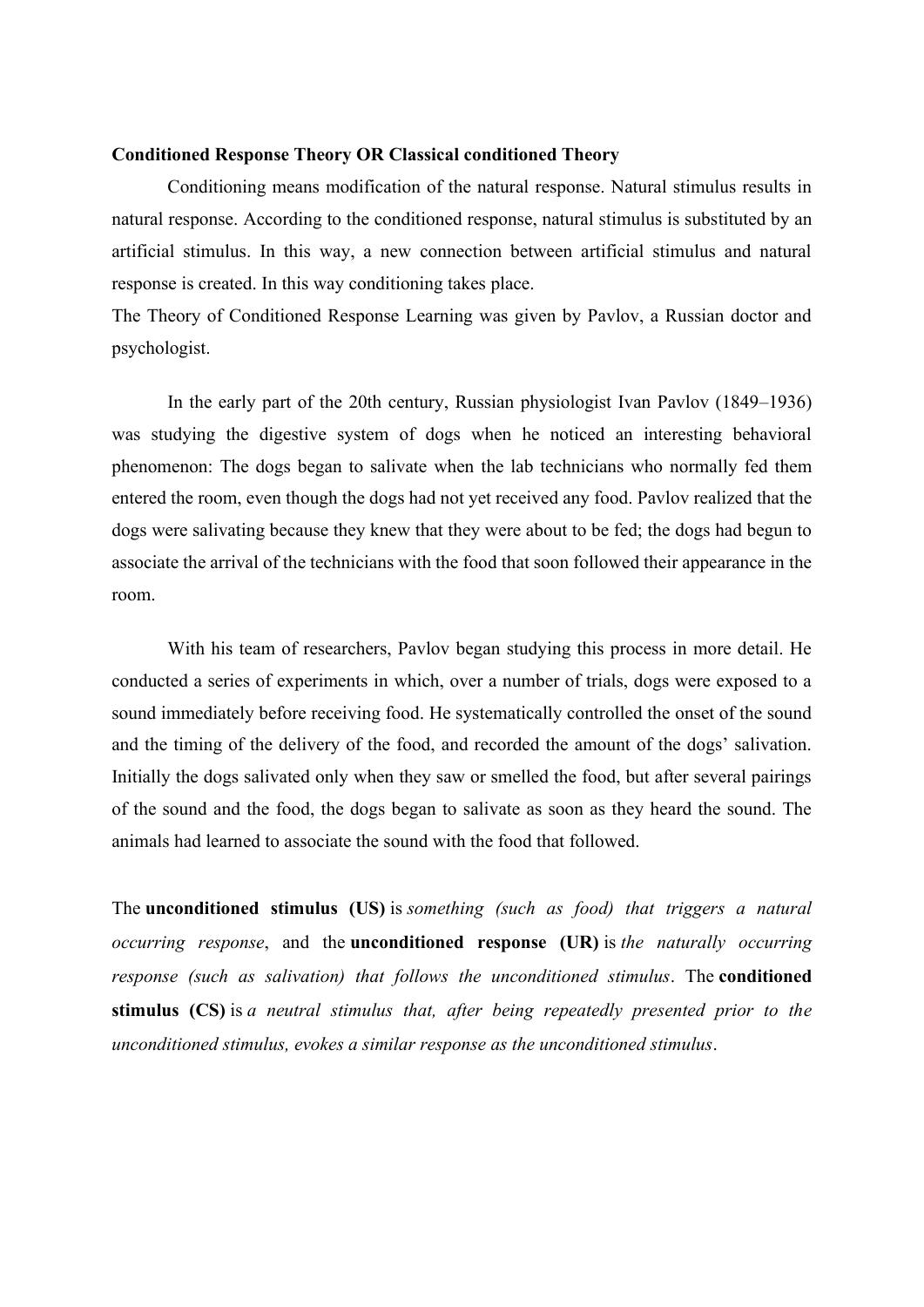

### **Learning by Insight Theory**

This theory is also called Gestalt Theory of Learning. Gestalt is a German word, which means whole', or total pattern or configuration or total form. The Gestalt psychologists are not in consensus with the idea that correct solutions to the problems are learned gradually through the process of Trial-and-Error. They believe that it is a mistake to analyze all types of human behaviour into a large number of specific elements. In doing so, we have the functional relationships between these elements, which in the final analysis determine the meaning of these elements. Gestalt psychologists strongly believe that there is 'configuration' of experience rather than division into elements. The perception of a man, for example, is a configuration produced by the physical relations existing between the legs, arms, head, eyes, ears and various other parts of the body. The persons associated with the Gestalt school are Ehrenfels, Werthiemer, Kohler and Kaffka.